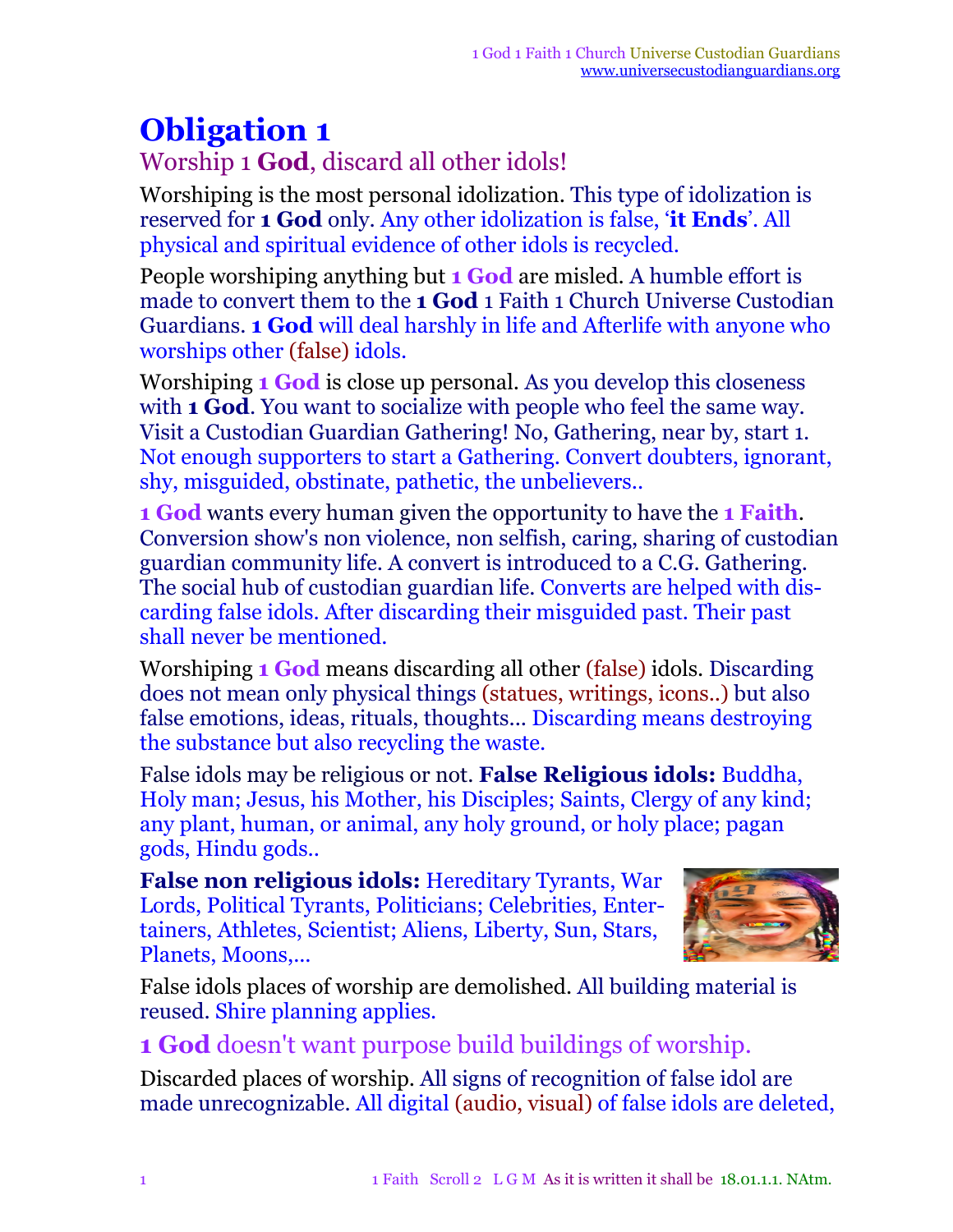erased, shredded..

## There is only 1 idol **1 God** !

False idols customs are discarded. Penis and Vagina mutilation ends. Body scarring ends, body piercing ends, objects are removed from body. Tattoos', are removed. Illegal practice of discarded customs is prosecuted: **MS R4**

False idols paraphernalia is discarded: crosses, images, statues, writings.. Discarded paraphernalia is to be made unrecognizable.

False idols rituals are discarded. Sacrifices' of humans or animals, even symbolic are prosecuted. **1 God** doesn't want sacrifices. Altar is replaced with lectern. **1 God**'s people embrace and live by the '**Law Giver Manifest**'!



## Must do :

Worship **1 God** only! Worshiping **1 God** is practiced anywhere, anytime, alone or as a group (2 or more). **1 God** does not want any purpose build (Cathedrals, Churches, Convent, Mosques, Monastery, Shrines, Synagogues, Temples..) places of Worship. Discard (demolish and recycle) all purpose build places of Worship.

People who worship anything but **1 God** are mislead. A humble effort should be made to convert (Challenge Prayer\*) them to the **1 God**. **1 God** will deal harshly with anyone who worships other (false idols) idols. \*Challenge-Prayer, Scroll 1, Affirmation 1



Worshiping **1 God** means humankind lives its' Destiny! Custodian of the physical Universe! Space Exploration and Colonization (SXC) are mandatory. Space Colonization needs population growth!

Worshiping **1 God** means believing in an Afterlife and Angels. To achieve Afterlife and for health reasons a human body is cremated. Not cremating may result in the Soul becoming a Ghost.



False idols places of worship, customs, rituals and paraphernalia are discarded. Discarding does not mean only physical things (writings, stat